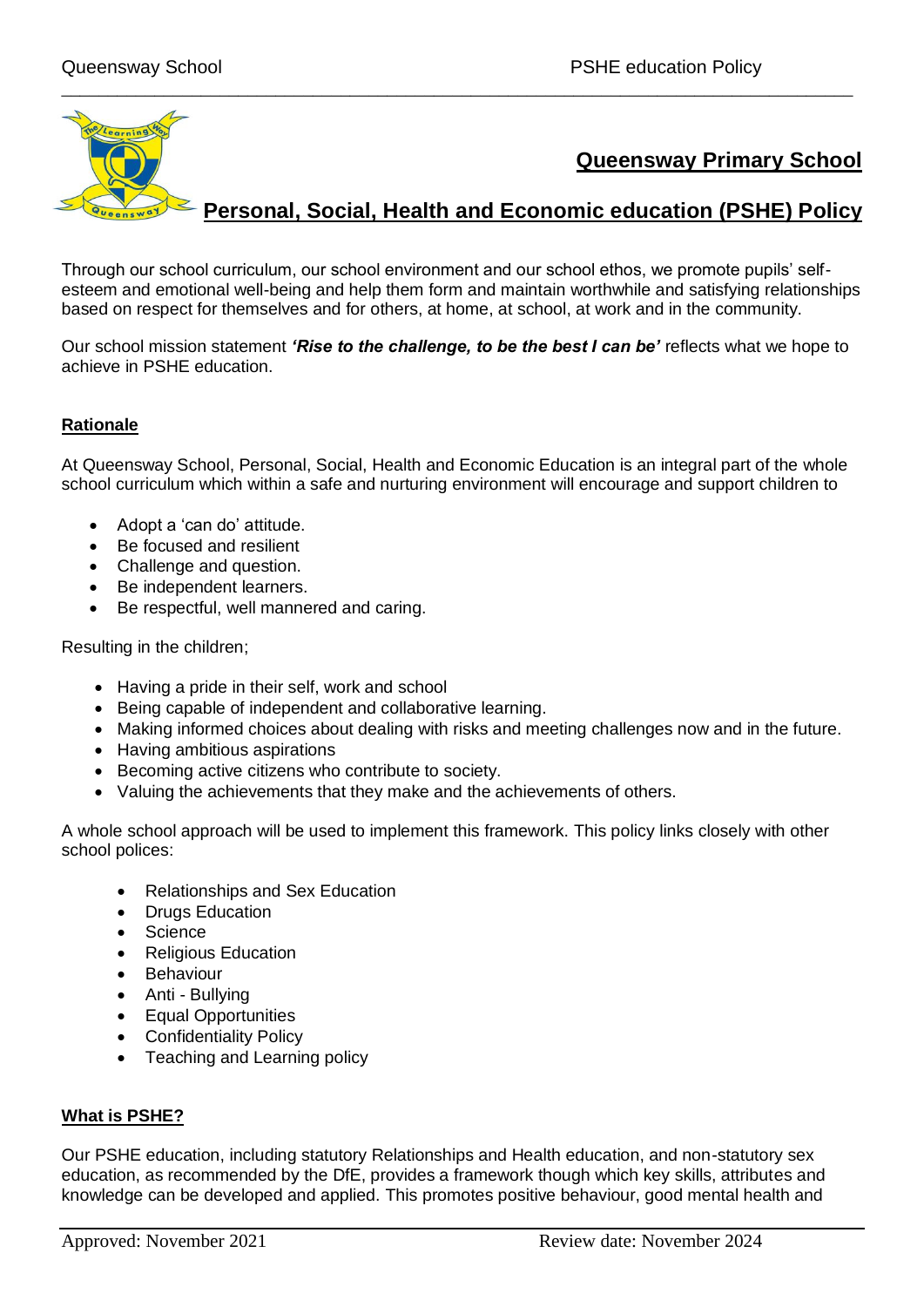wellbeing, resilience and achievement, helping children to stay safe online, develop healthy and safe relationships, making sense of media messages, challenging extreme views and having the skills and attributes to negotiate and assert themselves now and in the future.

\_\_\_\_\_\_\_\_\_\_\_\_\_\_\_\_\_\_\_\_\_\_\_\_\_\_\_\_\_\_\_\_\_\_\_\_\_\_\_\_\_\_\_\_\_\_\_\_\_\_\_\_\_\_\_\_\_\_\_\_\_\_\_\_\_\_\_\_\_\_\_\_\_\_\_\_\_\_\_\_\_\_\_\_\_

# **Aims of PSHE**

Queensway Primary School's PSHE provision supports the school's aims of developing confident citizens and successful learners, who are creative, resourceful and able to identify risks and solve problems. The social and emotional development of pupils is embedded throughout our curriculum and school culture. As a school, we have a carefully planned PSHE program, which builds on key themes each year, in a spiral fashion. The aim of our PSHE curriculum is to:

- 1. Give pupils the knowledge and develop the self-esteem, confidence and selfawareness to make informed choices and decisions;
- 2. Encourage and support the development of social skills and social awareness;
- 3. Enable pupils to make sense of their own personal and social experiences;
- 4. Promote responsible attitudes towards the maintenance of good physical and mental health, supported by a safe and healthy lifestyle;
- 5. Enable effective interpersonal relationships and develop a caring attitude towards others;
- 6. Encourage a caring attitude towards and responsibility for the environment;
- 7. Help our pupils understand and manage their feelings, build resilience and be independent, curious problem solvers;
- 8. Understand how society works and the laws, rights and responsibilities involved.
- 9. Respect the differences between people regardless of race, gender, sexual orientation and mental and physical disability

#### **Roles and Responsibilities**

#### **The Head teacher has the following responsibilities:**

- To monitor progress in line with the school's monitoring policy and schedule
- To monitor the teaching of PSHE education alongside the PSHE co-ordinator by giving information about current developments in the subject and providing a strategic lead and direction for the subject in school.

#### **The PSHE co-ordinator has the following responsibilities:**

- To lead the review of the PSHE policy and programme.
- To ensure that resources are relevant, appropriate to the needs of the children and up to date with statutory requirements,
- To ensure that staff have the necessary skills, confidence, knowledge and resources in order to deliver effective PSHE.

#### **The Governors have the following responsibilities:**

- To ensure that an up-to-date PSHE policy is in place and is made available to parents and for inspection,
- To ensure that the PSHE policy and curriculum are in line with the non-statutory guidance in the National Curriculum (2014) and the Relationships, Health and Sex Education guidance (Published in 2020)

#### **Teachers have the following responsibilities:**

- To ensure that they, or anyone working in their classroom to deliver/support PSHE education, is doing so in line with the school's PSHE policy, and other relevant school policies,
- To contribute to the evaluation of the programme,
- To assess children's understanding and progress against the agreed learning outcomes,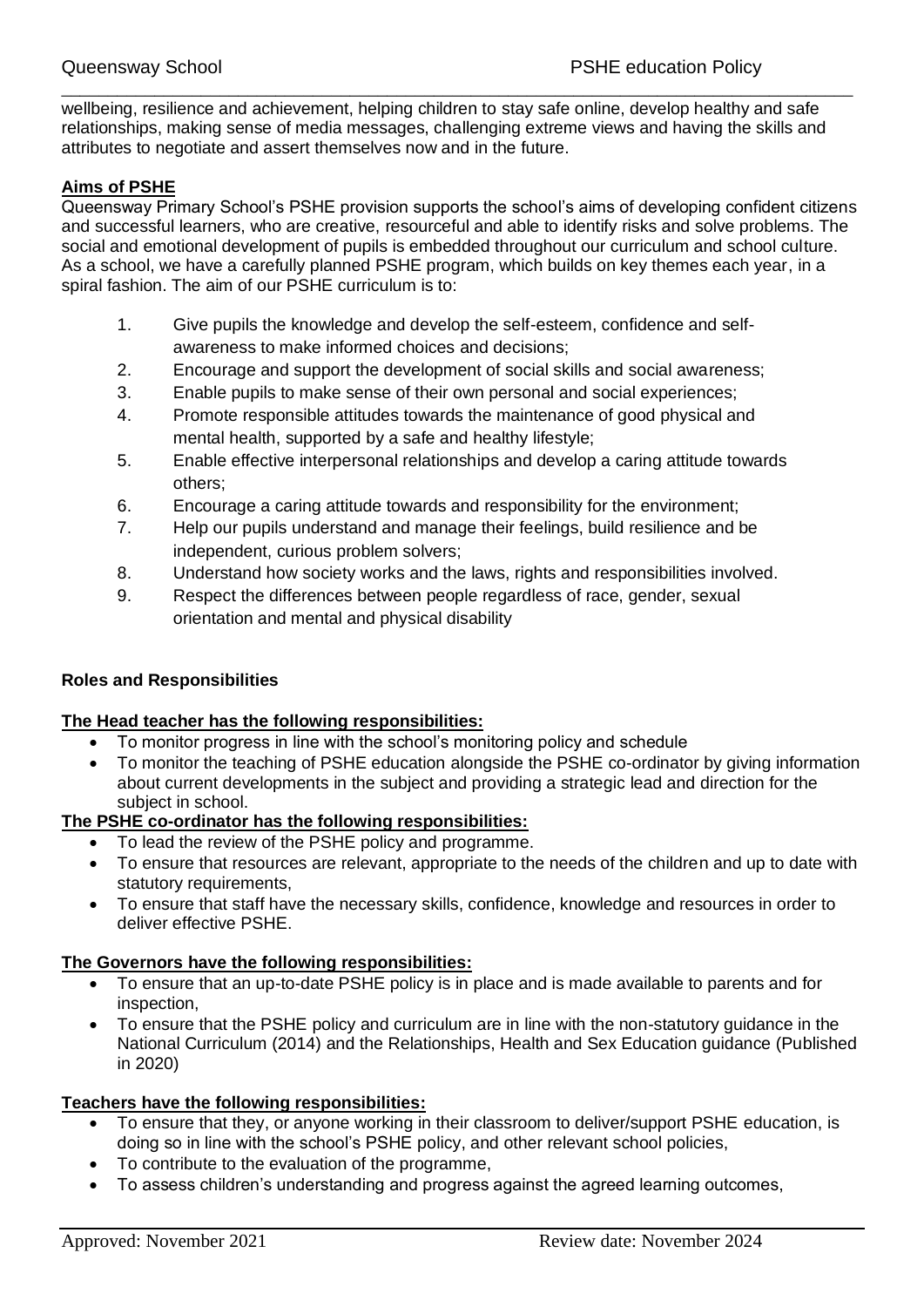• To communicate with parents when appropriate/necessary.

#### **Parental and Community Involvement**

We recognise that parents and carers are key partners in our delivery of a comprehensive PSHE education programme for pupils at Queensway. The PSHE education we deliver is designed to support the important role of parents in this area.

\_\_\_\_\_\_\_\_\_\_\_\_\_\_\_\_\_\_\_\_\_\_\_\_\_\_\_\_\_\_\_\_\_\_\_\_\_\_\_\_\_\_\_\_\_\_\_\_\_\_\_\_\_\_\_\_\_\_\_\_\_\_\_\_\_\_\_\_\_\_\_\_\_\_\_\_\_\_\_\_\_\_\_\_\_

- Parents are invited to join in events in school, including class assemblies and workshops on relevant themes.
- Parents are regularly informed of events and developments in the school newsletter.
- •
- We will also work closely with the local church when appropriate.
- We will also involve outside agencies e.g. P.C.S.O. School Health, dental health advisors etc. where appropriate to deliver and enhance aspects of the curriculum (see visitor policy).

Initial home visits prior to entry in the Foundation Stage are also an integral part of the welcoming process to Queensway.

Queensway believes that partnership with parents, carers and the community enables us to receive specialist support and information to plan the best possible P.S.H.E curriculum for our children.

#### **Curriculum content**

At Queensway, we use a range of resources to plan and teach our PSHE, including SCARF which covers all of the DfE's new statutory requirements for Relationships Education and Health Education, including non-statutory Sex Education, and the PSHE Association's Programme of Study's recommended learning opportunities, as well as contributing to different subject areas in the [National Curriculum.](https://www.coramlifeeducation.org.uk/scarf/national-curriculum/)

We have chosen SCARF as one of our PSHE resource because the lessons build upon children's prior learning; we have assessed the content and feel that it is relevant and sensitive to the needs of the children. There is planned progression across the SCARF scheme of work, so that children are increasingly and appropriately challenged as they move up through the school.

We follow the six suggested half termly units and adapt the scheme of work where necessary to meet the local circumstances of our school, for example, we may use our local environment as the starting point for aspects of our work. We are also part of Safeguarding Children in Banbury (SCIB) and deliver key focuses which affect our local area. The School Council are also consulted as part of our planning, to ensure pupil voice in considered and fed into the planned programme.

#### **Delivery of Curriculum**

A range of teaching strategies will be used as appropriate. These will include:

- Circle time,
- Questioning
- Role-play and drama techniques e.g. hot seating, freeze frame etc
- Discussion whole class, paired and small group
- Structured small group work ,
- Play and games,
- Reflection,
- Sharing and showing
- One to one
- Visitors & visits e.g. SCARF, PC , Fire Brigade, School Health Advisor etc.,
- Assemblies, including class, phase and whole school,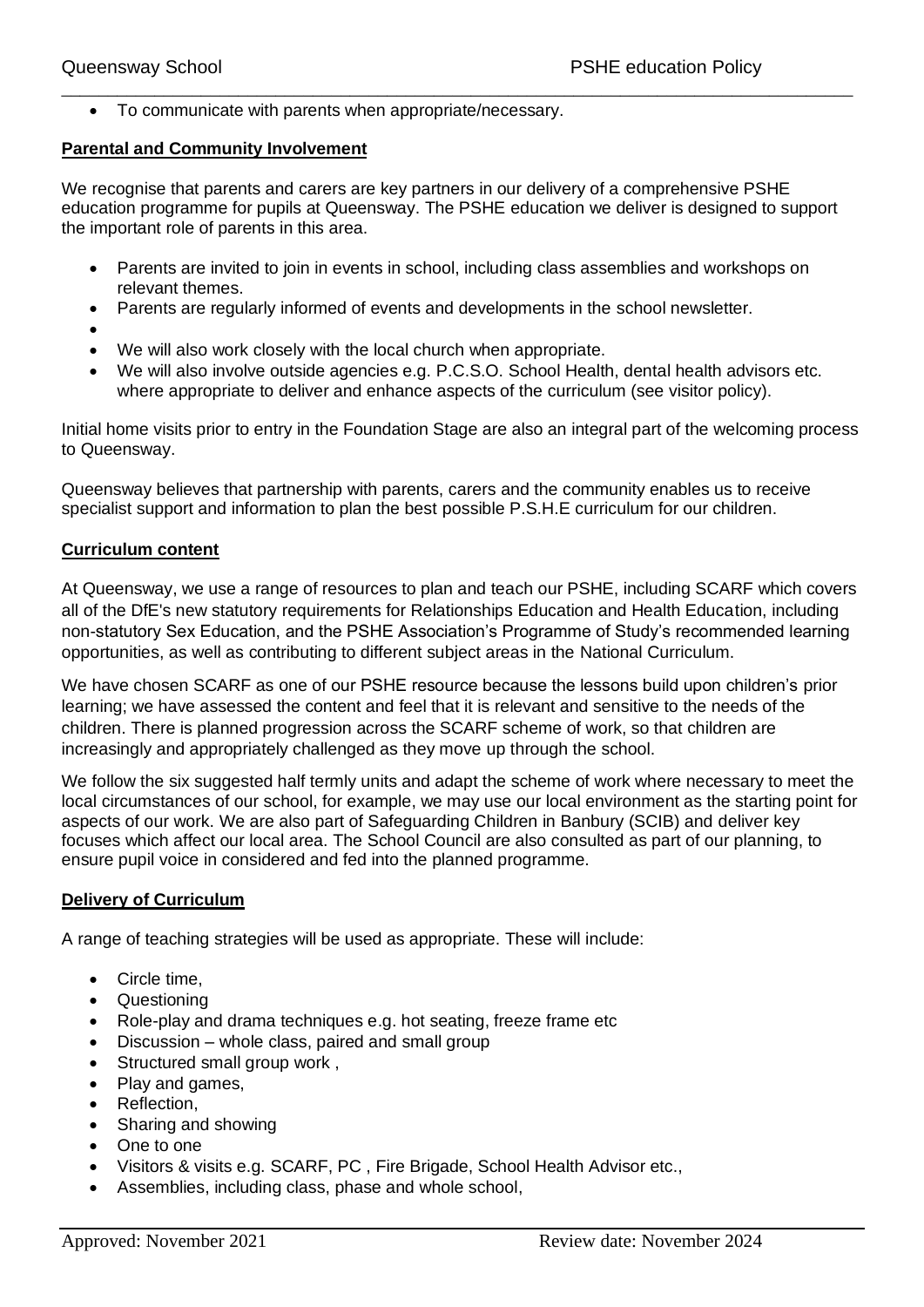- Stories e.g. exploring behaviour of characters,
- Creative activities,
- Investigations
- Pupil initiated activities.
- Debating
- Team building P.E
- Residential trips

There are weekly timetabled PSHE lessons in KS1 and KS2, as well as specific events and activities taught through other subjects. There are also opportunities for PSHE education during collective worship such as phase assembly, singing, stories and discussion. Underpinning all of this is our whole school ethos which promotes our work in PSHE, specifically through values education. In the Foundation Stage, it is taught throughout the whole curriculum and in circle time sessions

\_\_\_\_\_\_\_\_\_\_\_\_\_\_\_\_\_\_\_\_\_\_\_\_\_\_\_\_\_\_\_\_\_\_\_\_\_\_\_\_\_\_\_\_\_\_\_\_\_\_\_\_\_\_\_\_\_\_\_\_\_\_\_\_\_\_\_\_\_\_\_\_\_\_\_\_\_\_\_\_\_\_\_\_\_

Teachers will plan and choose methods which are most appropriate for their whole class to meet the objectives of the lesson. All teachers will endeavour to provide a safe learning environment so that children feel safe and valued to share their ideas. Each class use circle time to promote and discuss issues within PSHE.

At Queensway, there is an elected School Council who are actively involved in promoting PSHE, alongside other members of the school community.

## **Early Years Foundation Stage (EYFS)**

Learning in Foundation Stage is based on the principles that:

- every child is unique and is constantly learning;
- children learn to be strong and independent through positive relationships;
- children learn and develop well in enabling environments.

The Characteristics of Effective Learning underpin all our learning and these skills are explicitly taught to the children throughout the year by the use of characters such as 'Never Give up Nemo' and 'Concentration Kitty.' Through regular discussions, children are encouraged to talk about their learning and recognise what it was that helped them. As a school, we recognise that children all develop at different times and learn in different ways. Therefore, planning is tailored to meet the needs of individuals.

In the Early Years Foundation Stage, PSHE education is about making connections. It is taught both through regular planned activities such as circle times that are part of topics, as well as on a daily, individual basis to develop personal skills such as dressing, feeding and toileting. Positive experiences are built through daily opportunities, to share and enjoy a range of different activities both adult and child initiated. Play is valued in our Early Years and is an essential component in effectively developing children's PSED skills. Our learning environments are carefully planned and set up purposefully to enable children to select their own resources, problem solve and interact with their peers. Children are given the opportunity to engage in a range of social activities, as members of a small group, whole class or occasionally during whole-school activities. Strong, warm and supportive relationships formed with adults enable children to learn how to understand their own feelings and those of others. Children are supported to manage emotions, develop a positive sense of self, set themselves simple goals, have confidence in their own abilities, to persist and wait for what they want and direct attention as necessary. In order to support this, in our Early Years classrooms we use colour monsters linked to the whole school Zones of Regulation approach to help children identify their feelings and develop effective self-regulation skills. Through adult modelling and guidance, children learn how to look after their bodies, including healthy eating, and manage personal needs independently. Through supported interaction with their peers, they learn how to make good friendships, co-operate and resolve conflicts peaceably.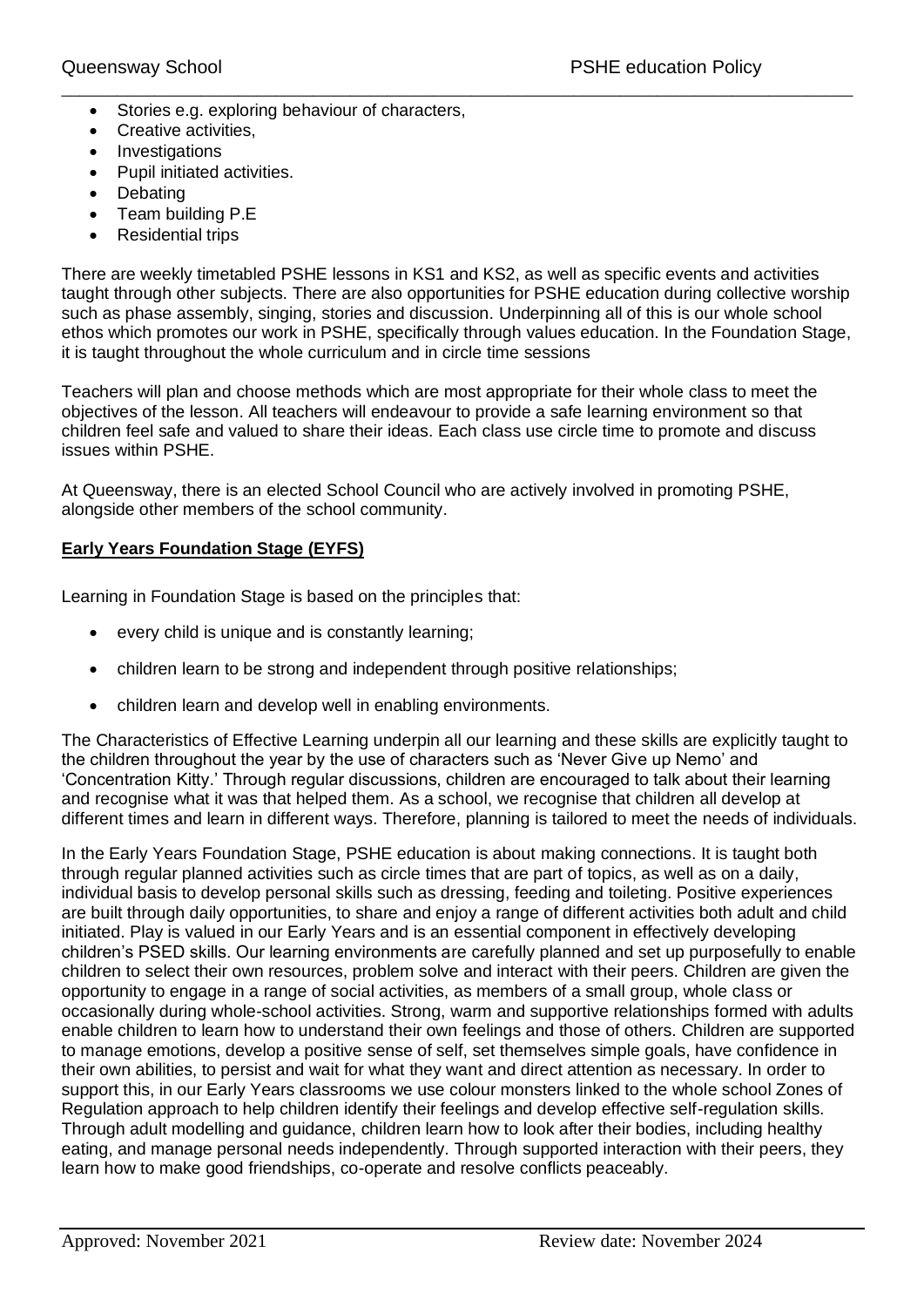At the end of Reception, children are assessed against the following ELGs:

#### **ELG: Self-Regulation**

Children at the expected level of development will:

• Show an understanding of their own feelings and those of others, and begin to regulate their behaviour accordingly;

\_\_\_\_\_\_\_\_\_\_\_\_\_\_\_\_\_\_\_\_\_\_\_\_\_\_\_\_\_\_\_\_\_\_\_\_\_\_\_\_\_\_\_\_\_\_\_\_\_\_\_\_\_\_\_\_\_\_\_\_\_\_\_\_\_\_\_\_\_\_\_\_\_\_\_\_\_\_\_\_\_\_\_\_\_

- Set and work towards simple goals, being able to wait for what they want and control their immediate impulses when appropriate;
- Give focused attention to what the teacher says, responding appropriately even when engaged in activity, and show an ability to follow instructions involving several ideas or actions.

## **ELG: Managing Self**

Children at the expected level of development will:

- Be confident to try new activities and show independence, resilience and perseverance in the face of challenge;
- Explain the reasons for rules, know right from wrong and try to behave accordingly;
- Manage their own basic hygiene and personal needs, including dressing, going to the toilet and understanding the importance of healthy food choices.

#### **ELG: Building Relationships**

Children at the expected level of development will:

- Work and play cooperatively and take turns with others;
- Form positive attachments to adults and friendships with peers;
- Show sensitivity to their own and to others' needs.

#### **Key Stage 1 and 2**

Our curriculum is divided into 6 key themes:

- 1. Being My Best: developing skills in keeping healthy, developing a growth mindset (resilience), goal-setting and achievement;
- 2. Me and My Relationships: includes content on feelings, emotions, conflict resolution and friendships;
- 3. Valuing Difference: a focus on respectful relationships and British values;
- 4. Keeping Myself Safe: looking at keeping ourselves healthy and safe
- 5. Rights and Responsibilities: learning about money, living the wider world and the environment;
- 6. Growing and Changing: finding out about the human body, the changes that take place from birth to old age and being safe.

Within National Curriculum Science in Y2, the children learn that animals, including humans, have offspring that grow into adults. They should be introduced to the concepts of reproduction and growth, but not how reproduction occurs. In Y5, children are taught about the life cycles of humans and animals, including reproduction. They also learn about the changes that happen in humans from birth to old age. This includes learning what happens in puberty. It is important that the transition phase before moving to secondary school supports pupils' ongoing emotional and physical development effectively. The DfE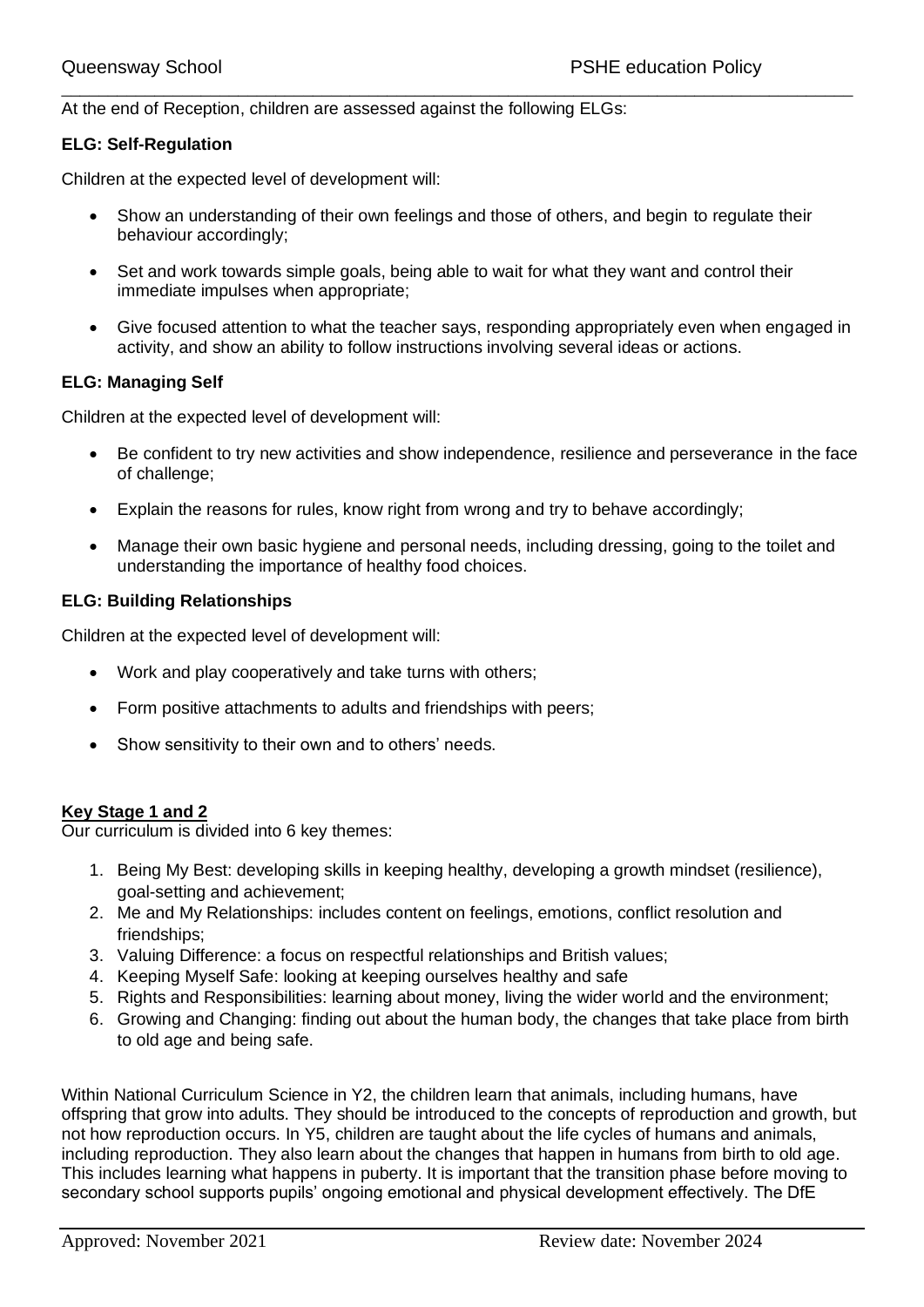recommends that all primary schools should have a sex education programme, tailored to the age and the physical and emotional maturity of the pupils. Within our non-statutory sex education that takes place in Y6 children will learn about how a baby is conceived, whether through sexual intercourse or IVF. This information builds on content they have previously learnt in the programme about relationships, puberty changes and reproduction; it lays the foundations for their ongoing Relationships and Sex Education in their secondary phase. (Policy to be read in conjunction with our RSE policy, which details how this is taught and right to withdraw).

\_\_\_\_\_\_\_\_\_\_\_\_\_\_\_\_\_\_\_\_\_\_\_\_\_\_\_\_\_\_\_\_\_\_\_\_\_\_\_\_\_\_\_\_\_\_\_\_\_\_\_\_\_\_\_\_\_\_\_\_\_\_\_\_\_\_\_\_\_\_\_\_\_\_\_\_\_\_\_\_\_\_\_\_\_

## **Resources**

Resources are reviewed and updated by the PHSE Co-ordinator on an annual basis, who ensures that they reflect the needs of children within the school and includes the most up to date information. The PHSE Co-ordinator consults national and local guidance on appropriate PSHE resources and then judges their suitability for use with our children.

We will remain flexible in our choice of resources and teachers will adapt resources to fully address the needs of all children within their class. Resources may include:

- Access to SCARF
- Relationship and Sex Education resources
- NSPCC resources
- Protective Behaviours programme (Years 3 and 4)
- Real Love Rocks (Year 6)
- SCIB recommended resources
- Resources recommended from our work with the LELE Project (Learn Equality, Live Equal provided by the Anti Bullying Alliance)

#### **Training**

Where budget allows, staff will be encouraged attend training to keep up-to-date with developments. The PSHE lead will pass on to staff any information as it becomes available and will attend any future training deemed necessary for this subject, disseminating information as appropriate.

#### **Safeguarding Children in Banbury (SCIB)**

Safeguarding Children in Banbury is a collaboration of schools, colleges, health professionals, police, social care and additional support agencies working in partnership, to educate and inform our young people and families about three main focus areas.

The main objectives of this group for children, young people and the wider community are as follows:

- I know how to keep myself safe from...
- I know how to keep my child safe from...
- We know how to keep our community safe from...

Each focus area is differentiated and taught appropriately based on the children's age and level of understanding. These sessions are taught by class teachers alongside weekly PSHE education lessons. Each year group follows a progression of key learning objectives which relate to PSHE outcomes.

#### **Assessment**

PSHE is assessed in a variety of different ways which are recorded in the children's individual PSHE folders. This might include photographs, post it notes from discussions and worksheets. Teachers assess children's understanding, knowledge and skills through observations, discussions and questioning. At the end of each of the 6 units, teachers annotate the medium term plan with judgements for each child which are then collated and reflected upon against end of year objectives for each year group. This provides an